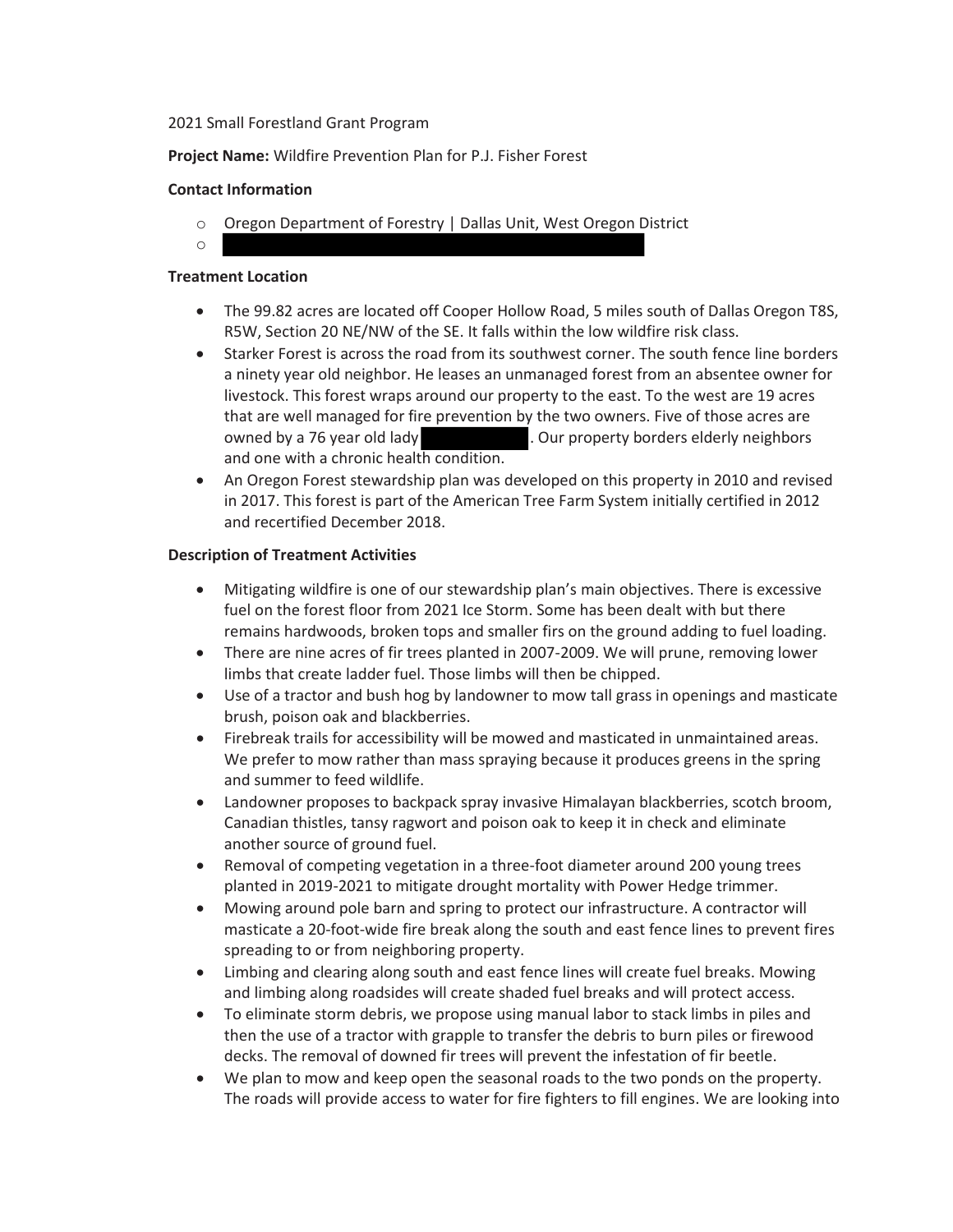coordination with local ODF and RFD for possible training opportunities for their staff when we burn our slash piles in the fall.

#### **Description of Anticipated Benefits**

- x Our neighbor to the west has m**e**ticulously cut all underbrush on his 14 acres and keeps the pasture and grounds mowed short. By removing 2021 ice storm debris from our adjacent woods it would benefit and protect both properties from wildfires. There are five neighbor homes that could be impacted if a catastrophic fire came to our woods. Five of the inhabitants are elderly and one suffers from
- The previous mentioned treatment to prevent wildfires; removing storm debris, pruning, mowing, masticating, chipping and slash burning will eliminate fuels for current and future fires.
- **•** Keeping all roads cleared and mowed firebreaks creates accessibility for fire prevention. By creating firebreaks along fence lines it protects us as well as protecting our vulnerable neighbors into the future. It is also fulfilling our fire prevention objective in our Oregon State Forestry Stewardship plan.
- Not far from us on Fishback Hill is a forest that is currently managed under a Western State Grant.
- Our project will utilize some non-traditional products: firewood and wood chips all treatments will be conducted by landowner and family except the contracted mastication of the fence line firebreak.

# **• Timeline**

- x **Winter 2022 -** 1.) Prune reprod, limb up older trees 2.) Gather limbs to chip with 50 HP tractor, grapple and 4" PTO Chipper 3.) Extract, broken tops, tipped hardwoods for slash piles or firewood 4.) Create a fence line firebreak.
- **•** Spring 2022 1.) Continue Winter activities 2.) Spot spray invasive scotch broom, blackberries, Canadian Thistles, tansy and poison oak 3.) Use 50 HP tractor with grapple and Farm winch to pullout and transport dead trees for firewood and move slash to burn piles 4.) Start mowing with 50HP tractor and 60" Bush hog 5.) Cut close to young trees with Stihl power head and string, steel or hedge trimmer
- **Summer 2022 -** 1.) Complete mowing grass and brush 2.) 90% of work with be done with hand tools I.e., shovel, limb saw, backpack sprayer
- x **Fall 2022 -** 1.) Continue all above tasks 2.) Burn slash 3.) Mow/cut brush
- x **Winter 2022/2023 -** 1.) limb up older trees 2.) Gather limbs to chip with 50 HP tractor and 4" PTO Chipper 3.) Extract, broken tops, tipped hardwoods for slash piles or firewood 4.) Maintain a fence line firebreak and continue if not completed
- **•** Spring 2023 1.) Continue Winter activities 2.) Spot spray invasive scotch broom, blackberries, Canadian Thistles, tansy and poison oak 3.) Use 50 HP tractor with grapple and farm winch to pullout and transport dead trees for firewood and move slash to burn piles 4.) Start mowing with 50HP tractor and 60" Bush hog 5.) Cut close to young trees with Stihl power head and string, steel or hedge trimmer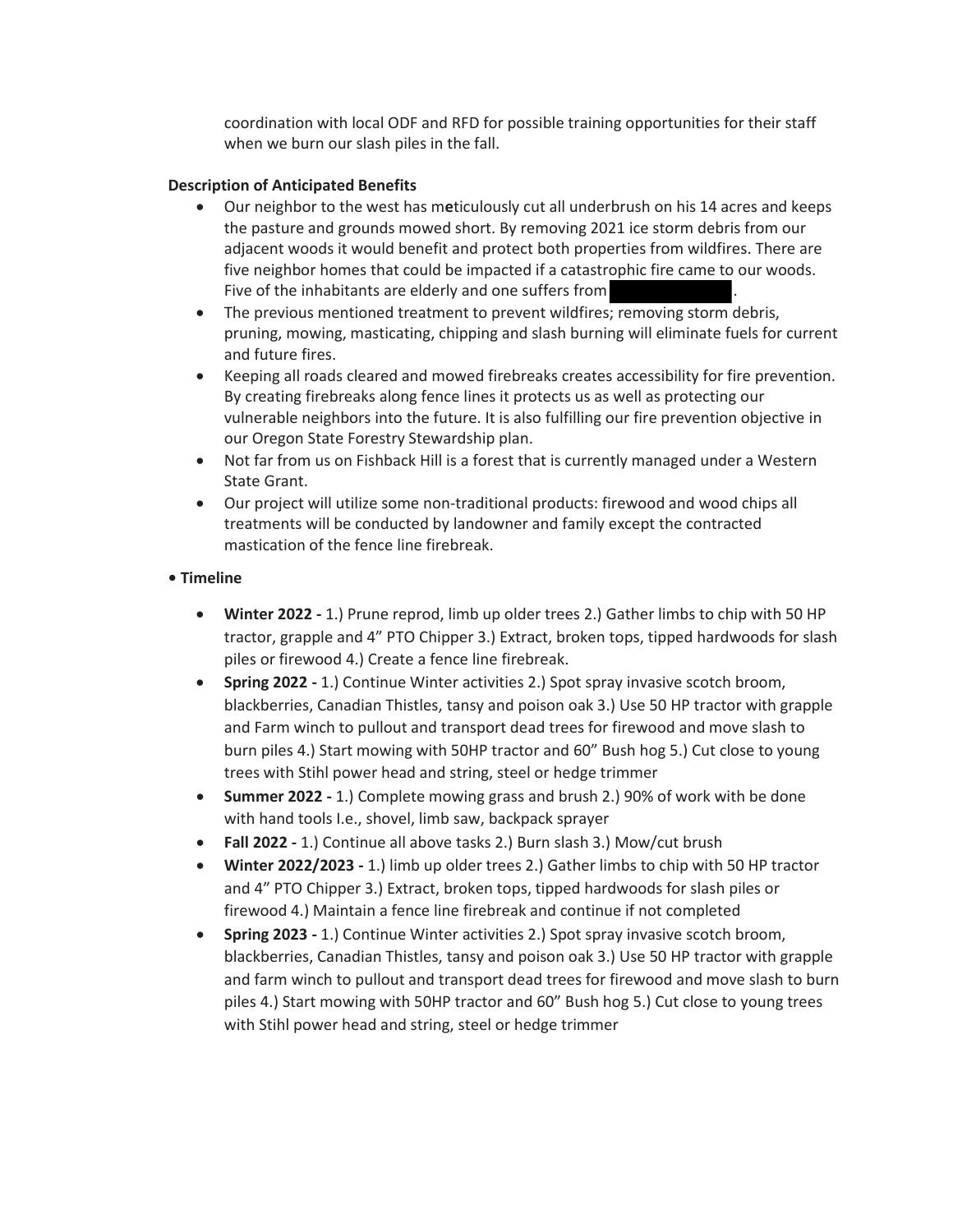# **Oregon Department of Forestry Small Forestland Grant Program Budget Calculation Sheet**

**Instructions:** Fill out blue-bordered boxes

**Grant Agreement #/Project Name:** 

 $#$ 

/ Wildfire Protection Plan for P.J. Fisher Forest

|                | <b>Deliverables</b>                                                                         |  |  |  |  |
|----------------|---------------------------------------------------------------------------------------------|--|--|--|--|
|                | Below are examples, replace with your projects quantified treatment activities (acres)      |  |  |  |  |
| 1              | 9 Acres/prune reprod, limb older tree's to 8' and chip limbs                                |  |  |  |  |
| $\overline{2}$ | 30 Acres/remove storm and drought damaged tree's for firewood and slash burn                |  |  |  |  |
| 3              | 2 Acres/4200' by 20' mastication of fence line/firebreak along east and south property line |  |  |  |  |
| 4              | 50 Acres/mowing including roadways and access/skid roads                                    |  |  |  |  |
| 5              | 20 Acres/trim competing vegetation around young tree's                                      |  |  |  |  |
| 6              | 80 Acres/spot spray invasives                                                               |  |  |  |  |
|                |                                                                                             |  |  |  |  |
|                |                                                                                             |  |  |  |  |
|                |                                                                                             |  |  |  |  |
|                |                                                                                             |  |  |  |  |
|                |                                                                                             |  |  |  |  |
| Footprint      | Treatment   100 Acres                                                                       |  |  |  |  |

| Leverage (25% required) |                      |                |                   |                           |
|-------------------------|----------------------|----------------|-------------------|---------------------------|
| <b>Cost Category</b>    | <b>Grant Request</b> | Match (if any) | Leverage (if any) | <b>Total Project Cost</b> |
| 1. Personnel            | \$1,200.00           |                |                   | \$1,200.00                |
| 2. Fringe Benefits      | \$600.00             |                |                   | \$600.00                  |
| 3. Travel               | \$65.00              |                |                   | \$65.00                   |
| 4. Equipment            |                      |                |                   | \$0.00                    |
| 5. Supplies             |                      |                |                   | \$0.00                    |
| 6. Contractual          | \$52,555.50          | \$16,227.32    | \$2,073.75        | \$70,856.57               |
| 7. ODF (if applicable)  |                      |                |                   | \$0.00                    |
| 8. Indirect             |                      |                |                   | \$0.00                    |
| Total                   | \$54,420.50          | \$16,227.32    | \$2,073.75        | \$72,721.57               |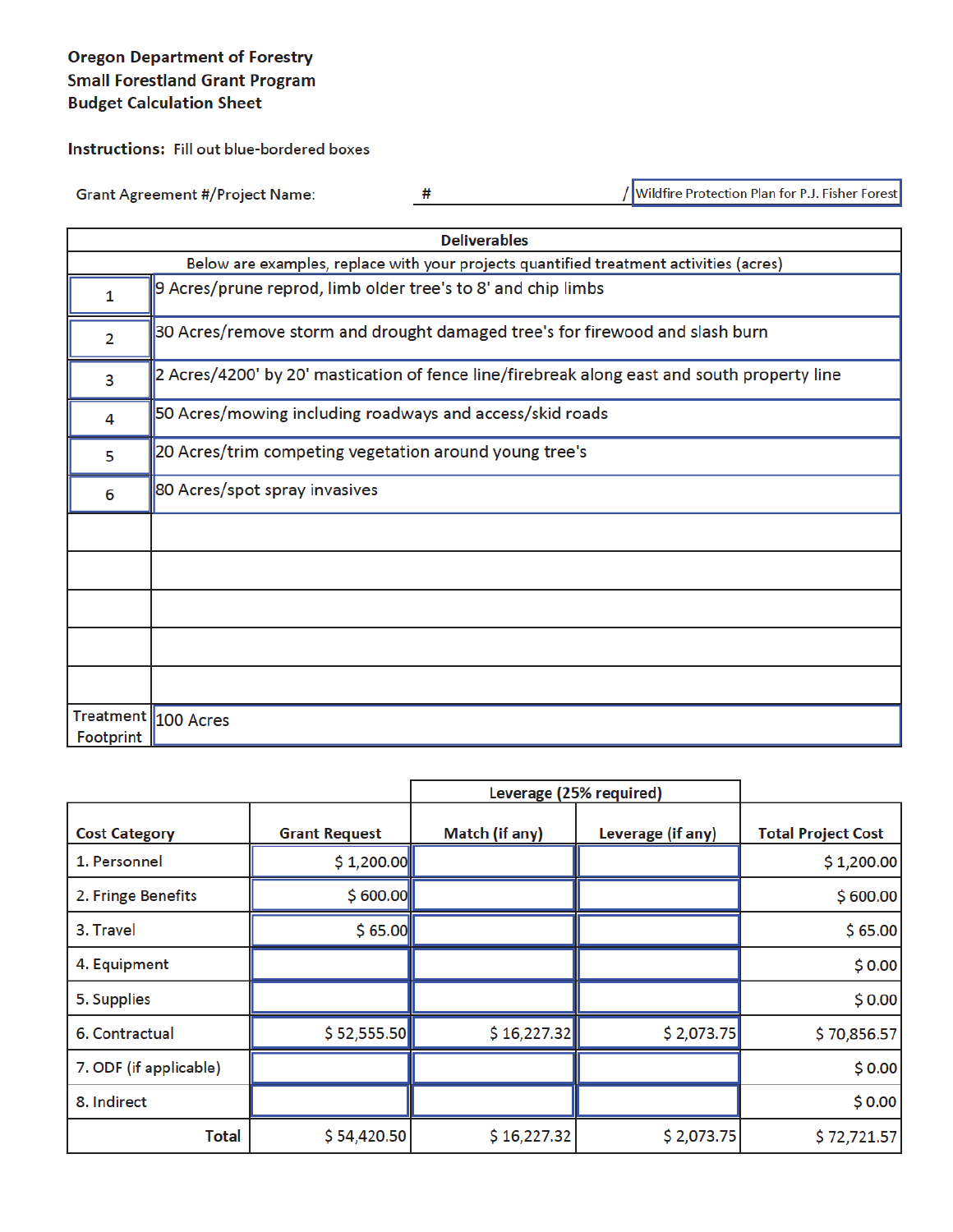Narrative justification by line item: totals should match claim above.

| For each line item             | Detail by position or item cost, rate, number of units, and subtotals. Tie costs to<br>Deliverables. Example: Personnel and Fringe (\$1,480 and \$740=\$2,220) for 1 Ecologist<br>working 40 hours @ \$37/hour to treatment plan 100 acres of fuel treatments                                                                                                                                                                                                                                                                                                                                                                                                                                                                                                               |
|--------------------------------|-----------------------------------------------------------------------------------------------------------------------------------------------------------------------------------------------------------------------------------------------------------------------------------------------------------------------------------------------------------------------------------------------------------------------------------------------------------------------------------------------------------------------------------------------------------------------------------------------------------------------------------------------------------------------------------------------------------------------------------------------------------------------------|
| Personnel & Fringe             | $\$1200$ and $\$600$ = $\$1800$ for Sponsor admin time/site visits working 40 hours @<br>$$30/h$ our for duration of project.                                                                                                                                                                                                                                                                                                                                                                                                                                                                                                                                                                                                                                               |
| <b>Travel</b>                  | 16 miles round trip x 8 visits x .51 per mile = \$65 for Sponsor travel                                                                                                                                                                                                                                                                                                                                                                                                                                                                                                                                                                                                                                                                                                     |
| Equipment                      |                                                                                                                                                                                                                                                                                                                                                                                                                                                                                                                                                                                                                                                                                                                                                                             |
| <b>Supplies</b>                |                                                                                                                                                                                                                                                                                                                                                                                                                                                                                                                                                                                                                                                                                                                                                                             |
| Contractual<br><b>Payments</b> | Contracted Masticator 20'x4200' for fuel break@\$5,000 for South and East fence line.<br>Remainder is Landowner/equipment time. Backpack sprayer 410hrs@\$22.5=\$9,225, Pruning 9 acres w/power pole saw 170hrs@\$26.25=\$4,462.50, stacking limbs on<br>9 acres of pruning plus 30 acres of storm damage cleanup 260hrs@\$20=\$5,200, Trimming competing vegetation around young tree's with power hedger<br>48hrs@26.25=\$1,260, 16hrs to cover/burn slash piles@\$20=\$320, Mowing w/50hp tractor w/60" Bush-hog 240hrs@\$90=\$21,600, Tractor w/chipper 20hrs@\$90=<br>\$1,812, Tractor w/grapple for storm damage/firewood 39hrs@\$90=\$3,510, Saw chains 4@\$20=\$80, Slash fuel 6gallons@\$6=\$36, Visqueen for slash piles @\$50.<br>Total Contractual = \$52,555.5 |
| <b>ODF</b> (if Applicable)     |                                                                                                                                                                                                                                                                                                                                                                                                                                                                                                                                                                                                                                                                                                                                                                             |
| Leverage Sources               | Match - Travel expenses from Eugene to Dallas property. 133(Miles) X 204(11.33 trips per month) = 27,132 miles @ \$.51 per mile = \$13,837.32,<br>Spray/chem supplies @ \$2,390, Total Match = \$16,227.32<br>Leverage - Chainsaw @ \$26 25/hr @ 47hrs = \$1,233.75, Pole saw for limbing roadside/fence line 32hrs@26.25 = \$840<br>Total Match \$16,227 32 + Leverage \$2073.75 = \$18,301 07                                                                                                                                                                                                                                                                                                                                                                             |
| <b>Indirect Costs</b>          |                                                                                                                                                                                                                                                                                                                                                                                                                                                                                                                                                                                                                                                                                                                                                                             |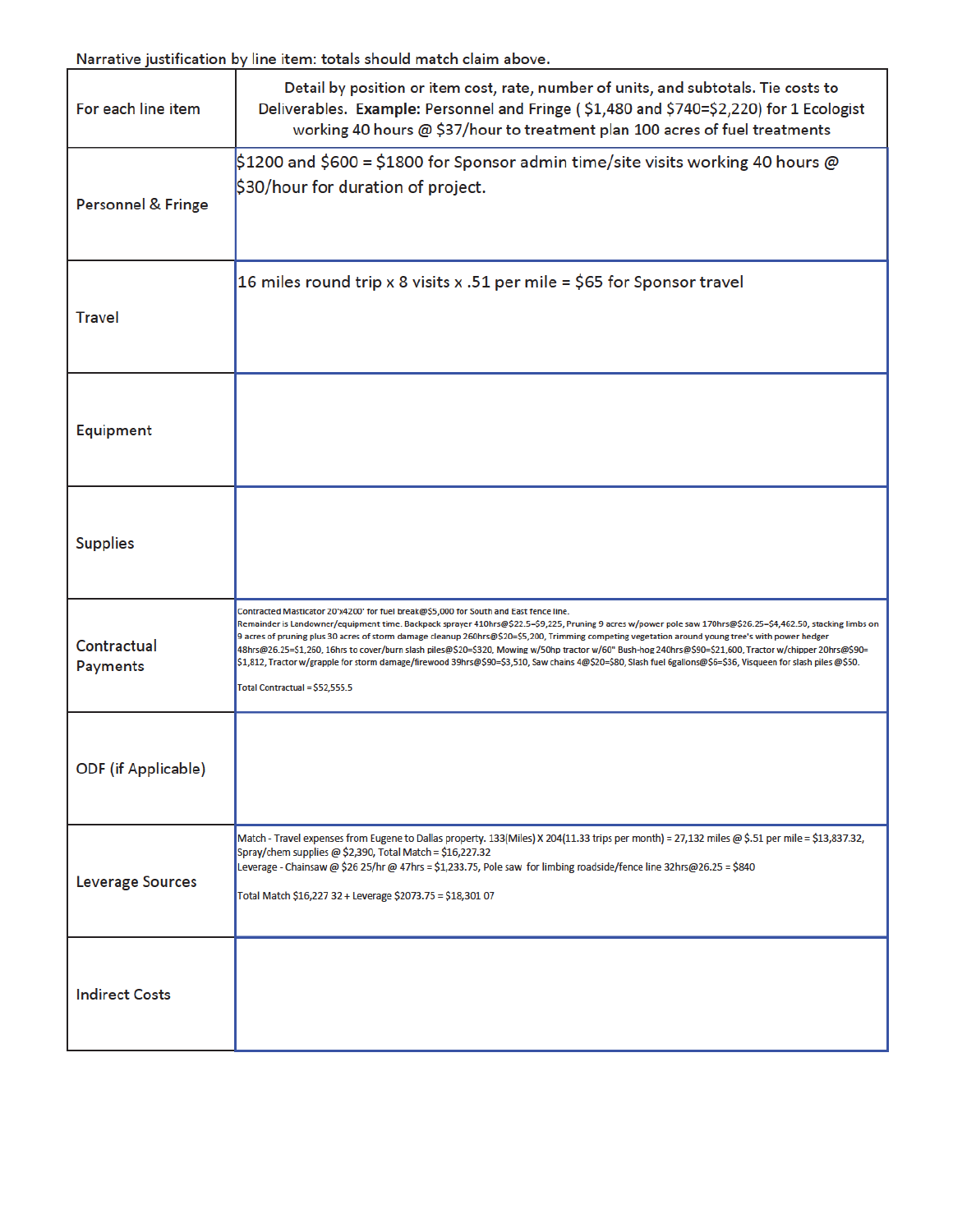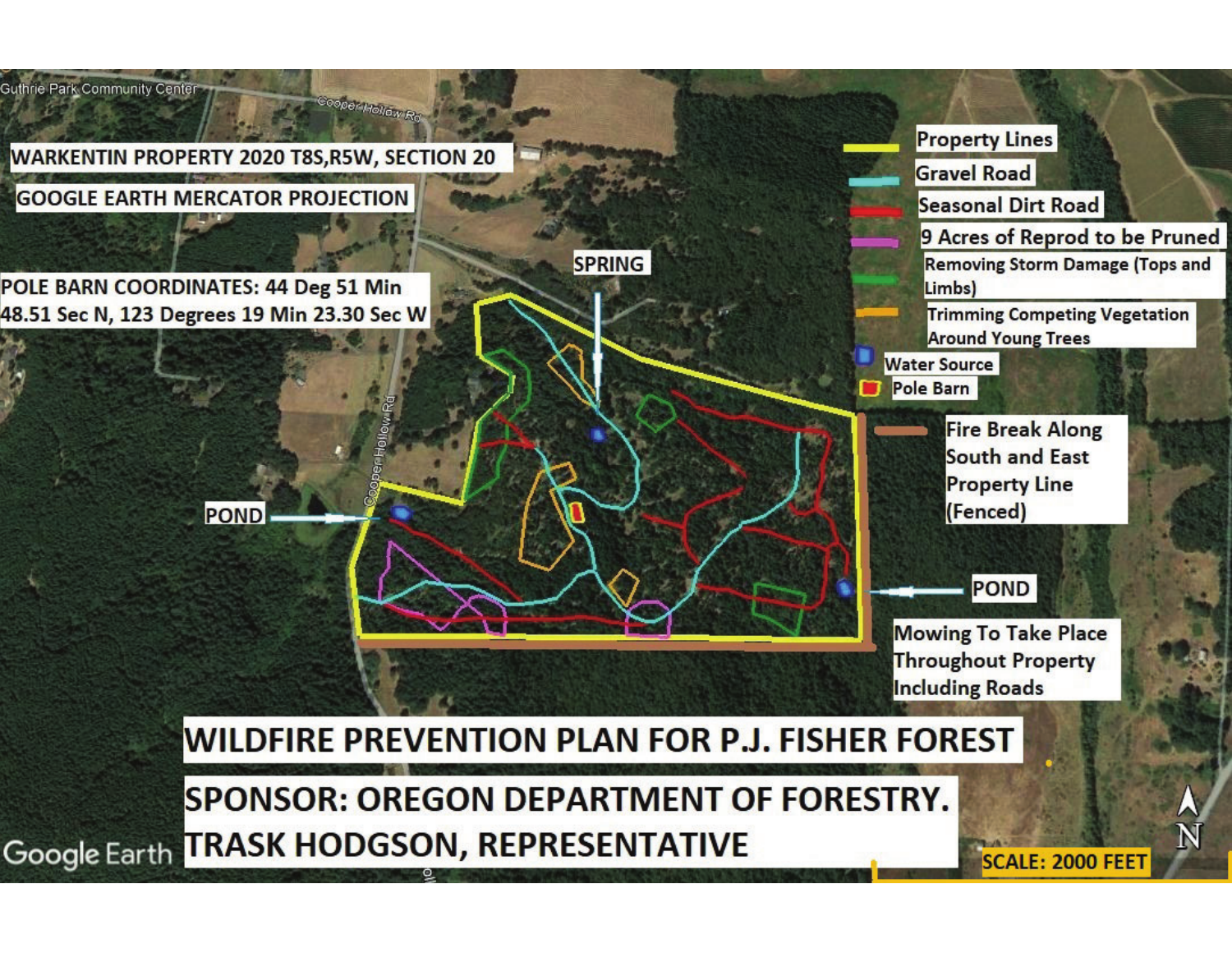| Number of Panel Reviewer<br>P.J. Fisher Forest Wildfire Prevention Plan<br><b>Project Name</b><br>#1 |                                                                                                                                                                                                                                                                                                                                                                                                                                                                                                                    |  |  |                   |    |
|------------------------------------------------------------------------------------------------------|--------------------------------------------------------------------------------------------------------------------------------------------------------------------------------------------------------------------------------------------------------------------------------------------------------------------------------------------------------------------------------------------------------------------------------------------------------------------------------------------------------------------|--|--|-------------------|----|
| Priority                                                                                             | Possible<br><b>Proposal Scoring Rubric</b><br>Points                                                                                                                                                                                                                                                                                                                                                                                                                                                               |  |  | Reviewer<br>Score |    |
| $\mathbf{1}$<br>Reviewer<br>Comments                                                                 | Clearly describes treatment activities and how future condition reduces risk<br>20<br>of high severity wildfire<br>100 acres: Prune reprod, limb older trees to 8' and chip limbs. Remove storm and<br>drought damaged trees for firewood and slash burn. Masticate fence line/firebreak<br>along east and south property line. Mow roadways and access/skid roads. Trim<br>competing vegetation around young trees. Spot spray invasives. The previous<br>mentioned treatments will be used to prevent wildfires. |  |  | 16                |    |
| $\overline{2}$<br>Reviewer<br>Comments                                                               | Project protects infrastructure, creates shaded fuel breaks along roadways,<br>or is in a Wildfire Risk Class of High or Extreme (HUC 6 watershed)<br>Mowing around pole barn and spring to protect our infrastructure. Mowing<br>and limbing along roadsides will create shaded fuel breaks and will protect access. Low<br>wildfire risk class.                                                                                                                                                                  |  |  | 15                | 15 |
| 3<br>Reviewer<br>Comments                                                                            | Project treats or protects multiple properties<br>One landowner that affects five neighboring properties.                                                                                                                                                                                                                                                                                                                                                                                                          |  |  | 15                | 5  |
| $\overline{4}$<br>Reviewer<br>Comments                                                               | Proposed treatment(s) address insects and disease, drought mortality,<br>15<br>invasive species, storm damage or enhances wildlife habitat<br>There is excessive fuel on the forest floor from 2021 Ice Storm. Landowner proposes to<br>backpack spray invasive Himalayan blackberries, scotch broom, Canadian thistles,<br>tansy ragwort and poison oak to keep it in check and eliminate another source of<br>ground fuel. Remove downed fir trees will prevent the infestation of fir beetle.                   |  |  | 15                |    |
| 5<br>Reviewer<br>Comments                                                                            | Clearly demonstrates collaborative approach including treatment proximity<br>10<br>to previous or planned hazardous fuel treatments<br>Collaborating with five neighbors, one property is currently managed under a Western<br>State Grant.                                                                                                                                                                                                                                                                        |  |  | 5                 |    |
| 6<br>Reviewer<br>Comments                                                                            | Proposed treatment(s) benefit vulnerable populations or under protected<br>properties<br>The south fence line borders a ninety year old neighbor. Five acres are owned by a 76<br>year old lady who lives alone. The property borders elderly neighbors and one with a<br>chronic health condition.                                                                                                                                                                                                                |  |  | 10                | 10 |
| $\overline{7}$<br>Reviewer<br>Comments                                                               | Treatment area references a forest management plan or is located within a<br>10<br>priority planning area listed in Funding Priority 6<br>An Oregon Forest stewardship plan was developed on this property in 2010 and<br>revised in 2017. This forest is part of the American Tree Farm System initially certified<br>in 2012 and recertified December 2018.                                                                                                                                                      |  |  | 10                |    |
| 8<br>Reviewer<br>Comments                                                                            | Project utilizes non-traditional forest products<br>5<br>Our project will utilize some non-traditional products: firewood and wood chips.                                                                                                                                                                                                                                                                                                                                                                          |  |  | 4                 |    |
|                                                                                                      | Out of<br><b>Final Score</b><br>100                                                                                                                                                                                                                                                                                                                                                                                                                                                                                |  |  |                   | 80 |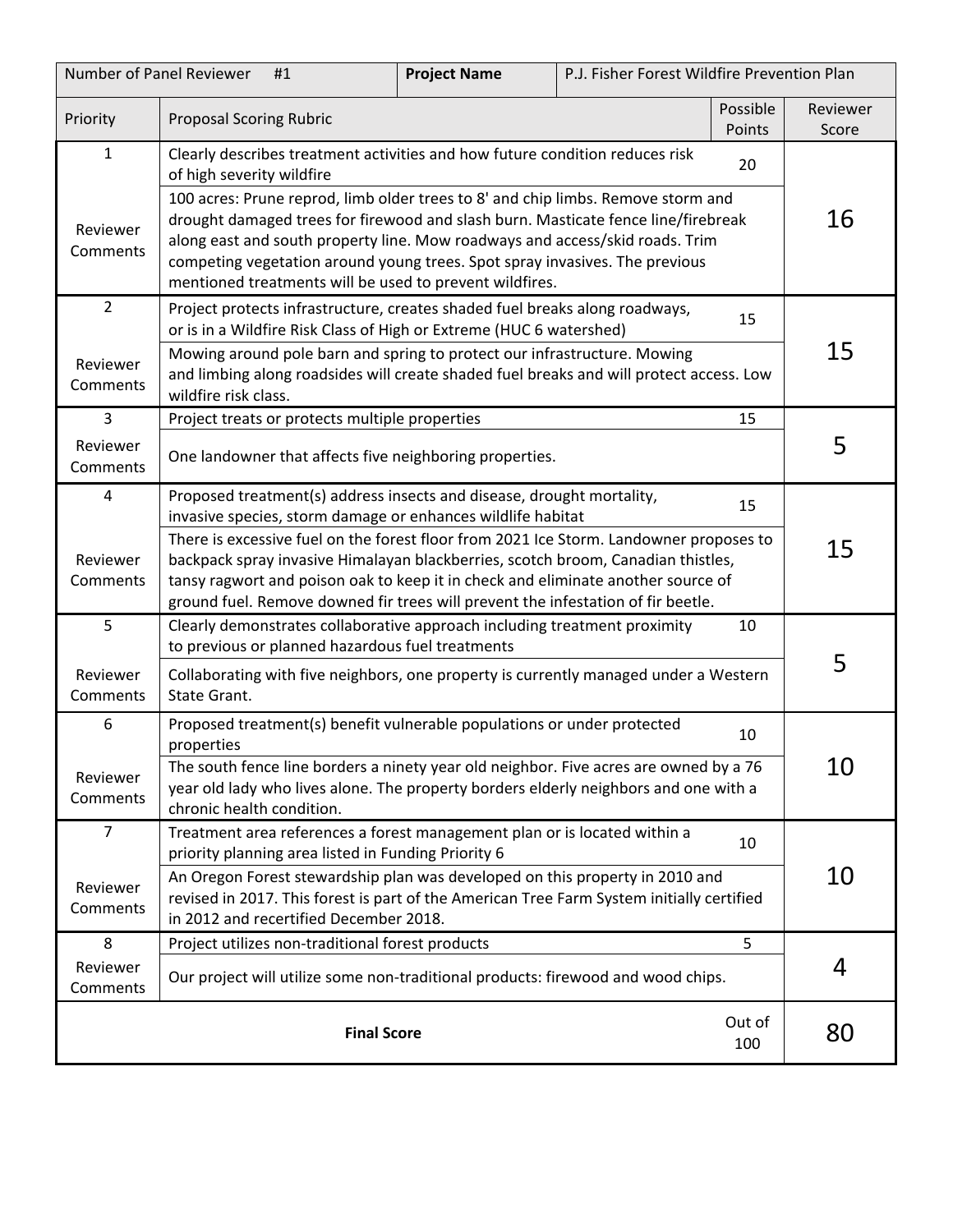| Number of Panel Reviewer<br>#2 |                                                                                                                                                                                                                        | <b>Project Name</b> | P.J. Fisher Forest Wildfire Prevention Plan |                   |    |  |  |
|--------------------------------|------------------------------------------------------------------------------------------------------------------------------------------------------------------------------------------------------------------------|---------------------|---------------------------------------------|-------------------|----|--|--|
| Priority                       | Possible<br><b>Proposal Scoring Rubric</b><br>Points                                                                                                                                                                   |                     |                                             | Reviewer<br>Score |    |  |  |
| $\mathbf{1}$                   | Clearly describes treatment activities and how future condition reduces risk<br>20<br>of high severity wildfire                                                                                                        |                     |                                             |                   |    |  |  |
| Reviewer<br>Comments           | Treatments specified, future conditions less so                                                                                                                                                                        |                     |                                             | 10                |    |  |  |
| $\overline{2}$                 | Project protects infrastructure, creates shaded fuel breaks along roadways,<br>15<br>or is in a Wildfire Risk Class of High or Extreme (HUC 6 watershed)                                                               |                     |                                             |                   |    |  |  |
| Reviewer<br>Comments           | low wildfire risk class, shaded fuel breaks, access to ponds for fire fighters                                                                                                                                         |                     |                                             |                   | 5  |  |  |
| 3                              | Project treats or protects multiple properties                                                                                                                                                                         |                     |                                             | 15                |    |  |  |
| Reviewer<br>Comments           | single property, but with impacts on neighboring properties                                                                                                                                                            |                     |                                             |                   | 10 |  |  |
| $\overline{4}$                 | Proposed treatment(s) address insects and disease, drought mortality,<br>15<br>invasive species, storm damage or enhances wildlife habitat                                                                             |                     |                                             |                   |    |  |  |
| Reviewer<br>Comments           | storm damage, invasive species, wildlife habitat                                                                                                                                                                       |                     |                                             |                   | 15 |  |  |
| 5                              | Clearly demonstrates collaborative approach including treatment proximity<br>10<br>to previous or planned hazardous fuel treatments                                                                                    |                     |                                             |                   |    |  |  |
| Reviewer<br>Comments           | neighbors with treated property? otherwise unclear                                                                                                                                                                     |                     |                                             |                   | 5  |  |  |
| 6                              | Proposed treatment(s) benefit vulnerable populations or under protected<br>properties                                                                                                                                  |                     |                                             | 10                |    |  |  |
| Reviewer<br>Comments           | neighbors who are elderly, one with MS                                                                                                                                                                                 |                     |                                             |                   | 5  |  |  |
| $\overline{7}$                 | Treatment area references a forest management plan or is located within a<br>10<br>priority planning area listed in Funding Priority 6<br>ATFS management plan & certification, Oregon State Forestry Stewardship Plan |                     |                                             |                   |    |  |  |
| Reviewer<br>Comments           |                                                                                                                                                                                                                        |                     |                                             |                   | 10 |  |  |
| 8                              | Project utilizes non-traditional forest products<br>5                                                                                                                                                                  |                     |                                             |                   |    |  |  |
| Reviewer<br>Comments           | firewood, wood chips (for?)                                                                                                                                                                                            |                     |                                             |                   | 5  |  |  |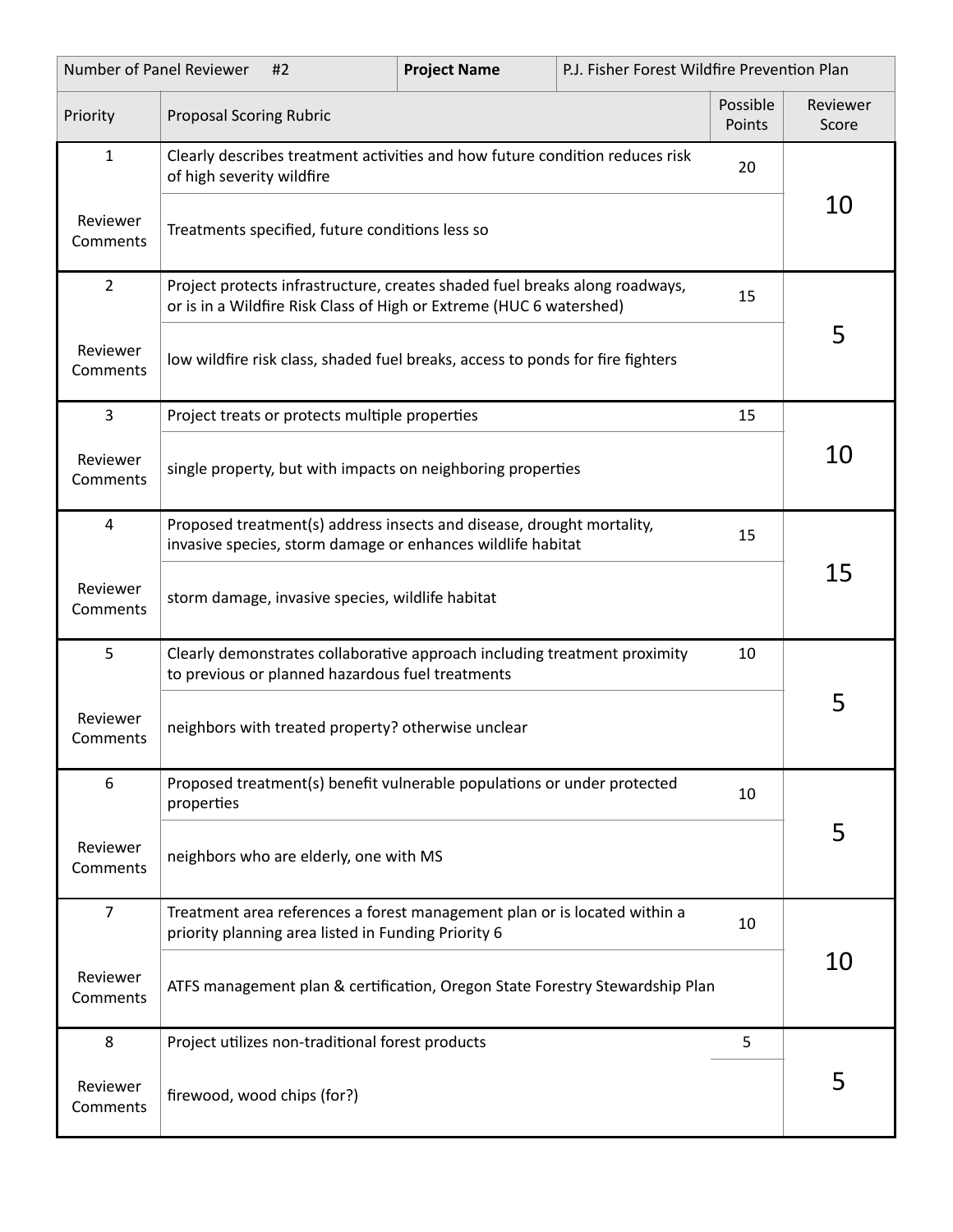| <b>Final Score</b> | Out of<br>100 | ∽<br>◡◡ |
|--------------------|---------------|---------|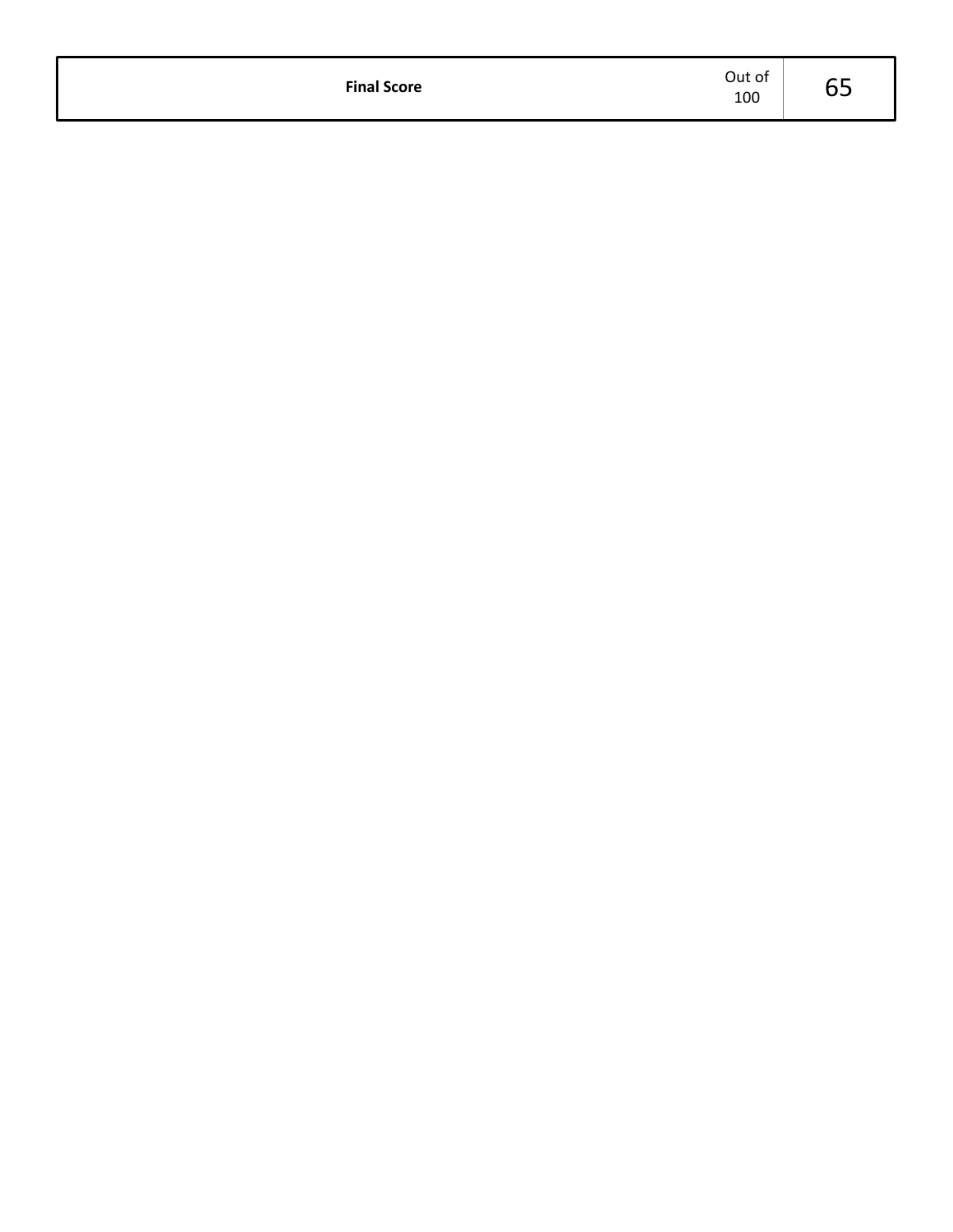| Number of Panel Reviewer<br>#3 |                                                                                                                                                    | <b>Project Name</b> | PJ Fisher Forest Wildfire |                    |                   |
|--------------------------------|----------------------------------------------------------------------------------------------------------------------------------------------------|---------------------|---------------------------|--------------------|-------------------|
| Priority                       | <b>Proposal Scoring Rubric</b>                                                                                                                     |                     |                           | Possible<br>Points | Reviewer<br>Score |
| $\mathbf{1}$                   | Clearly describes treatment activities and how future condition reduces risk<br>20<br>of high severity wildfire                                    |                     |                           |                    |                   |
| Reviewer<br>Comments           | Decent description of activities proposed, and how they may reduce risk of high<br>severity wildfire                                               |                     |                           | 15                 |                   |
| $\overline{2}$                 | Project protects infrastructure, creates shaded fuel breaks along roadways,<br>or is in a Wildfire Risk Class of High or Extreme (HUC 6 watershed) |                     |                           | 15                 |                   |
| Reviewer<br>Comments           | Low wildfire risk, but does protect infrastructure                                                                                                 |                     |                           | 12                 |                   |
| 3                              | Project treats or protects multiple properties                                                                                                     |                     |                           | 15                 |                   |
| Reviewer<br>Comments           | Treats one property, but could protect others                                                                                                      |                     |                           |                    | 5                 |
| 4                              | Proposed treatment(s) address insects and disease, drought mortality,<br>invasive species, storm damage or enhances wildlife habitat               |                     |                           | 15                 |                   |
| Reviewer<br>Comments           | Yes, ice storm and invasives                                                                                                                       |                     |                           |                    | 15                |
| 5                              | Clearly demonstrates collaborative approach including treatment proximity<br>10<br>to previous or planned hazardous fuel treatments                |                     |                           |                    |                   |
| Reviewer<br>Comments           | Appears to be in coordination with activities by one neighbor                                                                                      |                     |                           | 8                  |                   |
| 6                              | Proposed treatment(s) benefit vulnerable populations or under protected<br>properties                                                              |                     |                           | 10                 |                   |
| Reviewer<br>Comments           | Yes, would benefit elderly neighbors                                                                                                               |                     |                           | 10                 |                   |
| $\overline{7}$                 | Treatment area references a forest management plan or is located within a<br>priority planning area listed in Funding Priority 6                   |                     |                           | 10                 |                   |
| Reviewer<br>Comments           | References Oregon State Forestry Stewardship plan and member of Oregon Tree Farm<br>System                                                         |                     |                           | 10                 |                   |
| 8                              | Project utilizes non-traditional forest products                                                                                                   |                     |                           | 5                  |                   |
| Reviewer<br>Comments           | Firewood                                                                                                                                           |                     |                           |                    | 5                 |
|                                | Out of<br><b>Final Score</b><br>100                                                                                                                |                     |                           |                    | 80                |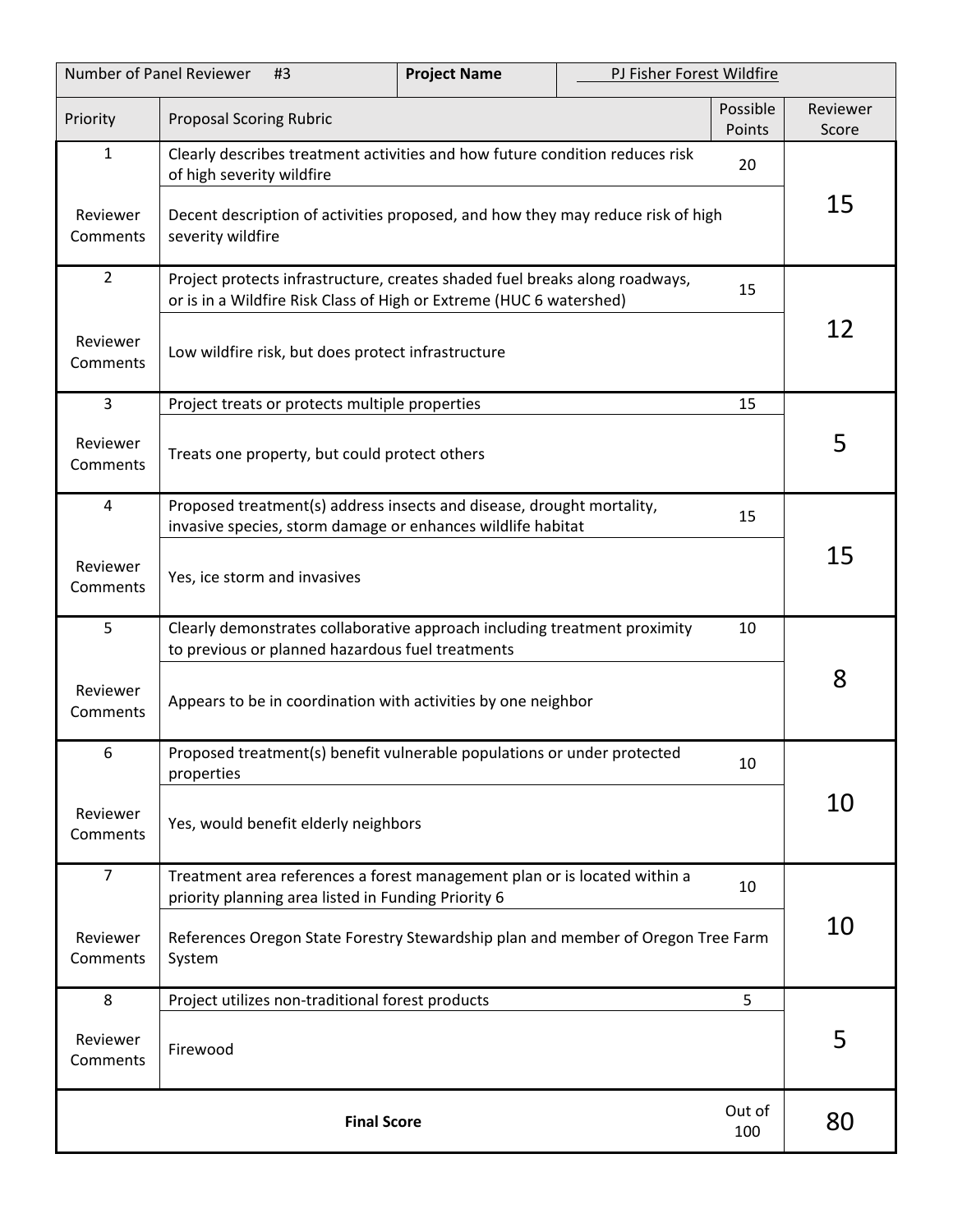| Number of Panel Reviewer<br>Wildfire Prevention Plan for P. J. Fisher Forest<br><b>Project Name</b><br># $4$ |                                                                                                                                                    |  |  |                    |                   |
|--------------------------------------------------------------------------------------------------------------|----------------------------------------------------------------------------------------------------------------------------------------------------|--|--|--------------------|-------------------|
| Priority                                                                                                     | <b>Proposal Scoring Rubric</b>                                                                                                                     |  |  | Possible<br>Points | Reviewer<br>Score |
| 1                                                                                                            | Clearly describes treatment activities and how future condition reduces risk<br>20<br>of high severity wildfire                                    |  |  |                    |                   |
| Reviewer<br>Comments                                                                                         | The plan has strong treatments intended to reduce fire risk and clean-up a forest                                                                  |  |  | 20                 |                   |
| $\overline{2}$                                                                                               | Project protects infrastructure, creates shaded fuel breaks along roadways,<br>or is in a Wildfire Risk Class of High or Extreme (HUC 6 watershed) |  |  | 15                 |                   |
| Reviewer<br>Comments                                                                                         | The treatment will protect on site structure and enhance roadside protection                                                                       |  |  | 15                 |                   |
| $\overline{3}$                                                                                               | Project treats or protects multiple properties                                                                                                     |  |  | 15                 |                   |
| Reviewer<br>Comments                                                                                         | Neighbors will benefit from the treatments                                                                                                         |  |  |                    | 14                |
| 4                                                                                                            | Proposed treatment(s) address insects and disease, drought mortality,<br>invasive species, storm damage or enhances wildlife habitat               |  |  | 15                 |                   |
| Reviewer<br>Comments                                                                                         | The area fall within a moderate fire risk and the forest treatment will also address the<br>issues of mortality, insects and invasive species      |  |  | 15                 |                   |
| 5                                                                                                            | Clearly demonstrates collaborative approach including treatment proximity<br>10<br>to previous or planned hazardous fuel treatments                |  |  |                    |                   |
| Reviewer<br>Comments                                                                                         | The project will be using local contractors and working with ODF                                                                                   |  |  | 8                  |                   |
| 6                                                                                                            | Proposed treatment(s) benefit vulnerable populations or under protected<br>properties                                                              |  |  | 10                 |                   |
| Reviewer<br>Comments                                                                                         | The project will benefit adjoining properties and rural owners                                                                                     |  |  | 8                  |                   |
| $\overline{7}$                                                                                               | Treatment area references a forest management plan or is located within a<br>10<br>priority planning area listed in Funding Priority 6             |  |  |                    |                   |
| Reviewer<br>Comments                                                                                         | The plan addresses a Forest Stewardship Plan and an OTFS plan                                                                                      |  |  | 10                 |                   |
| 8                                                                                                            | Project utilizes non-traditional forest products                                                                                                   |  |  | 5                  |                   |
| Reviewer<br>Comments                                                                                         | Nontraditional Forest Products will be by products of storm damage and utilized by<br>the landowner                                                |  |  | 3                  |                   |
|                                                                                                              | Out of<br><b>Final Score</b><br>100                                                                                                                |  |  |                    | 93                |